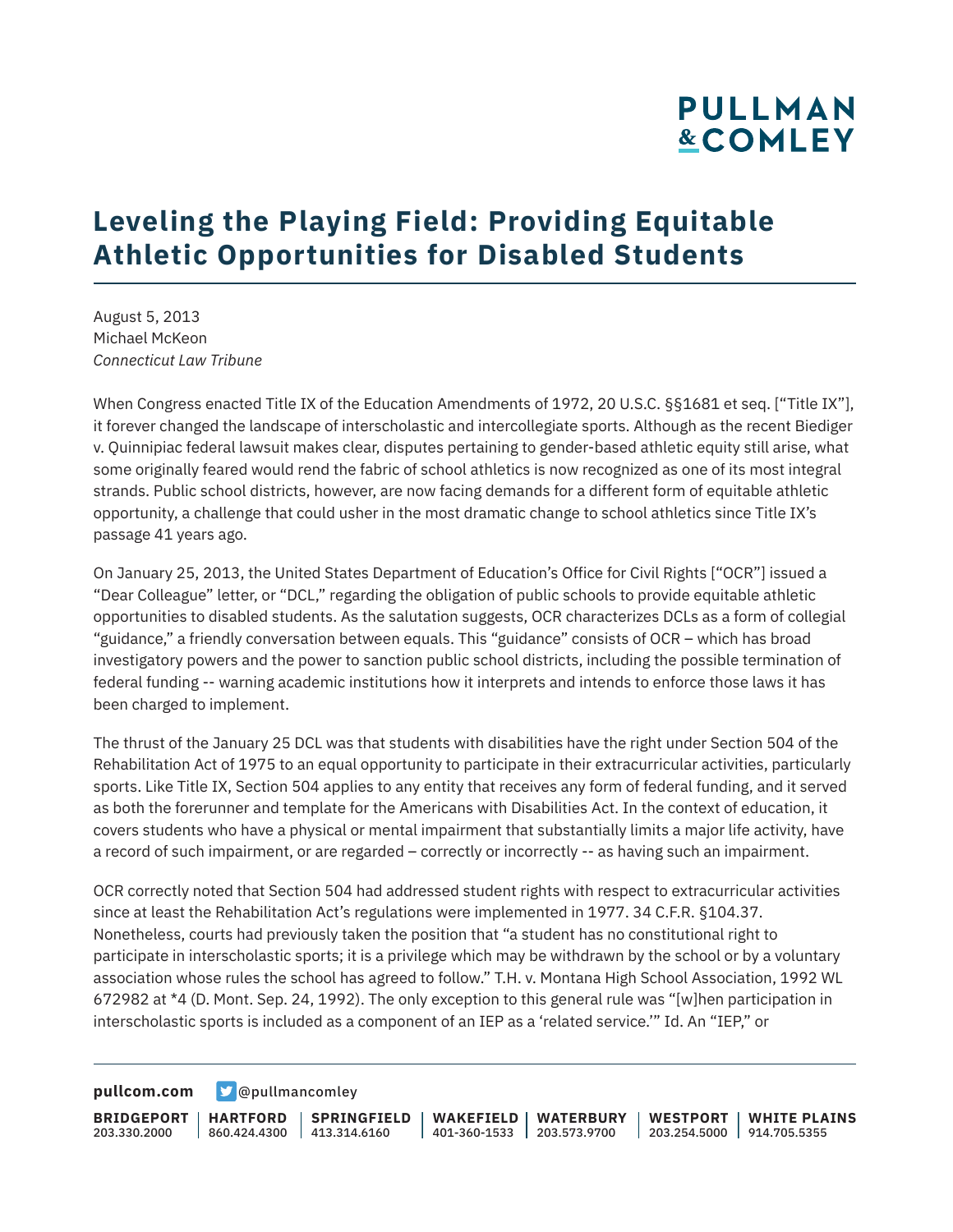#### Leveling the Playing Field: Providing Equitable Athletic Opportunities for Disabled Students

Individualized Education Plan, is mandated under the Individuals with Disabilities Education Improvement Act of 2004 for students who as a result of his disability requires specialized instruction. The late Judge Dorsey reached the same conclusion in Dennin v. Connecticut Interscholastic Athletic Conference, Inc., 913 F. Supp. 663 (D. Conn. 1996), holding that "[a]lthough there generally is no constitutional right to participate in interscholastic sports . . . inclusion of such activity in an IEP transforms it into a federally protected right." Id., at 671.

In its January 25 DCL, however, OCR made it abundantly clear that it considered the opportunity for disabled students to participate in interscholastic sports to be a federally protected right. It essentially predicated this upon its assertion that Section 504 requires school districts to provide disabled students with a free appropriate public education, that extracurricular activities are a part of that educational mandate, and thus, school districts must provide disabled students with the opportunity to participate in its athletic programs, regardless of whether or not the student has an IEP.

OCR also seeks to differentiate its position from prior court holdings by taking pains to stress that "simply because a student is [disabled] does not mean that the student must be allowed to participate in any selective or competitive program offered by a school district." 1/25/2013 DCL, p. 2. Students must still demonstrate a certain level of skill or ability in order to make a team and districts are only required to provide disabled students with an equitable opportunity to demonstrate that ability. This opportunity, however, applies not only to tryouts but also to actual participation should the student qualify for a particular team.

For example, a hearing-impaired student may be entitled to a sign-language interpreter to relay instructions during tryouts or, upon making the team, during practices and competitions. Similarly, a student who requires assistance with glucose testing or insulin injections would likely be entitled to the provision of someone who can assist him or her with injections during either tryouts or actual events. A student whose grades have been adversely affected by an intellectual or learning disability may still be entitled to participate in athletics despite the fact that his grades would otherwise disqualify him from participation. Likewise, the continued viability of age limitations is in question if someone, due to a cognitive disability, has remained in school past the age of 18.

All of these determinations must be made on an individual basis. Students cannot be precluded from participation because of generalized perceptions or stereotypes. For example, it is illegal for a coach to deny participation to a student because he believes all children with attentional disorders lack the requisite focus or concentration to succeed in a particular sport. Part of this individualized determination is weighing what accommodations or supports would be required to provide the disabled student with opportunity equivalent to his or her non-disabled peers. At the same time, OCR notes that school districts are not required to provide accommodations that would provide the disabled student with a competitive advantage, would pose a safety risk to the student or to other participants, or would fundamentally alter the nature of the sport. There is,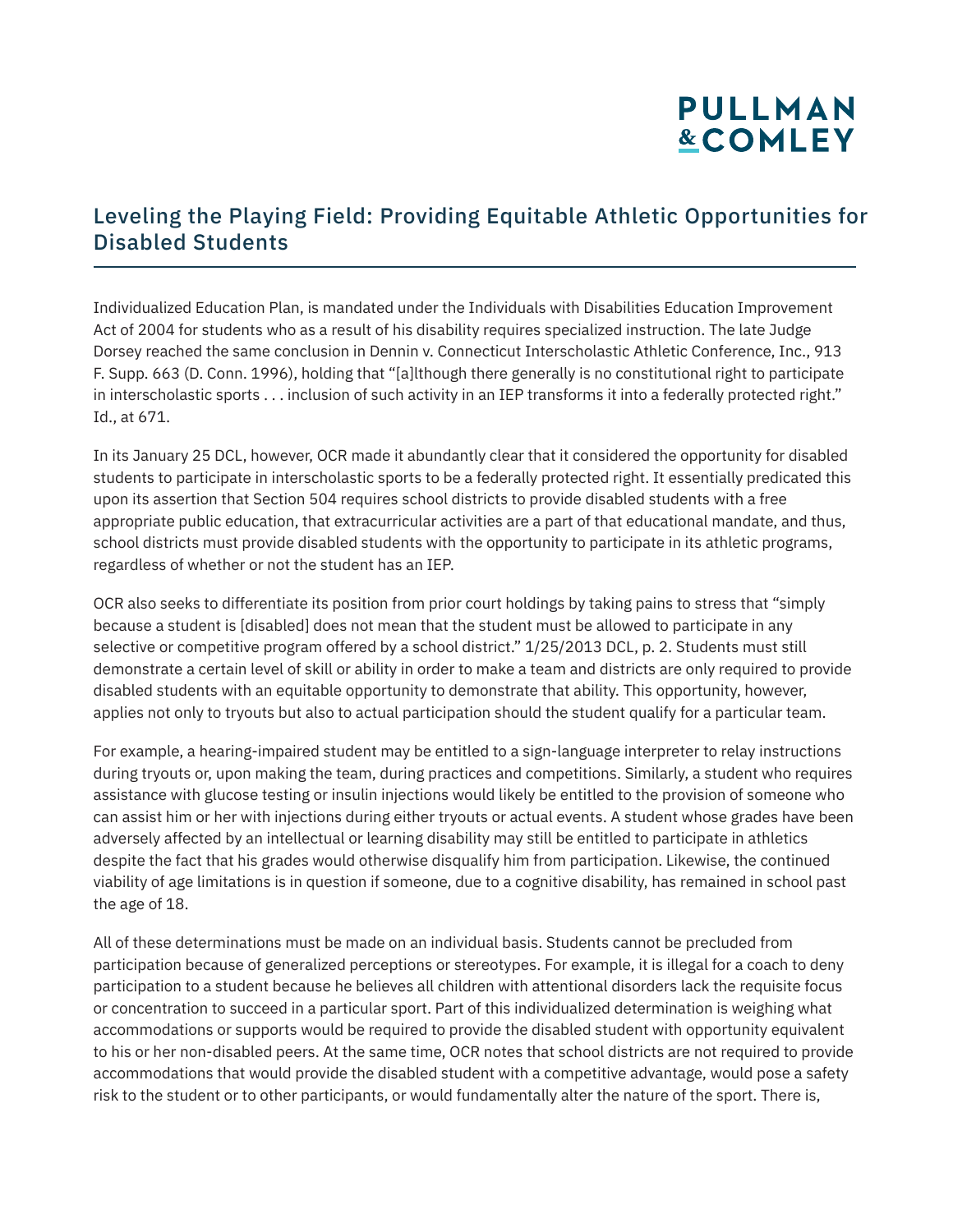### Leveling the Playing Field: Providing Equitable Athletic Opportunities for Disabled Students

however, a caveat, that being OCR's right to determine, in response to a complaint, what constitutes a fundamental alteration.

Although a school district might seek to rely upon a state athletic conference's requirements, OCR clearly stated that a school district cannot avoid its obligation under Section 504 by relying upon an athletic conference's strictures. To the contrary, OCR expressly states that to do so would violate Section 504, which suggests that school districts have an affirmative duty to contest a conference requirement that did not comport with the law. In any event, because the constituent school districts receive federal funding, if they, in turn, fund the athletic conference, OCR considers the conference to be under its jurisdiction.

OCR provides some relatively common-sense examples of accommodation, such as providing a signal light for hearing-impaired students who cannot hear a starter's pistol in track, yet it neglects to address more problematic situations. For example, disabled students who violate school rules cannot be expelled if their misconduct is a manifestation of their disabilities. Consequently, would a student who violated team rules be permitted to remain on the team if his behavior was linked to his disability? Similarly, what if his oppositional behavior was deemed the cause of his missing practices? Would OCR require the waiver of compliance with team rules or attendance at practices because such a waiver would not fundamentally alter the sport? If a student has social pragmatic deficits and as such is resistant to interacting with others and has difficulty reading non-verbal cues would OCR require individual tryouts, changing areas or even personal coaching?

The answer to these questions could very likely be "yes," for the DCL expressly provides: "OCR would . . . rarely, if ever, find that providing . . . needed aids and service for extracurricular athletics constitutes a fundamental alteration under Section 504." 1/25/2013 DCL, pp. 7-8, n. 17. Additionally, OCR unambiguously advises: "Although a school district may also raise the defense that a needed modification or aid or service would constitute an undue burden to its program . . . such a defense would rarely, if ever, prevail in the context of extracurricular activities." Id. Thus, despite espousing a reasonable application of these requirements, it makes very clear that school districts have an extremely high burden when attempting to establish that its individualized determinations were appropriate.

Although OCR stresses that school districts must ensure that disabled students participate with non-disabled students in extracurricular activities to the maximum extent possible, the DCL further provides that if such participation opportunities are not available to disabled children, school districts should create additional opportunities for these students. Borrowing from Title IX, which it also enforces, OCR requires schools to assess possible interest in such teams, and if there is insufficient inter-district interest, then districts should consider developing district-wide or regional teams, co-educational teams, or "unified" sports teams in which both disabled and non-disabled students participate. OCR further advises that districts should provide equivalent financial support to these teams as to its more traditional teams, keeping in mind that, again, claims that such expenditures constitute an undue financial burden are essentially not permitted.